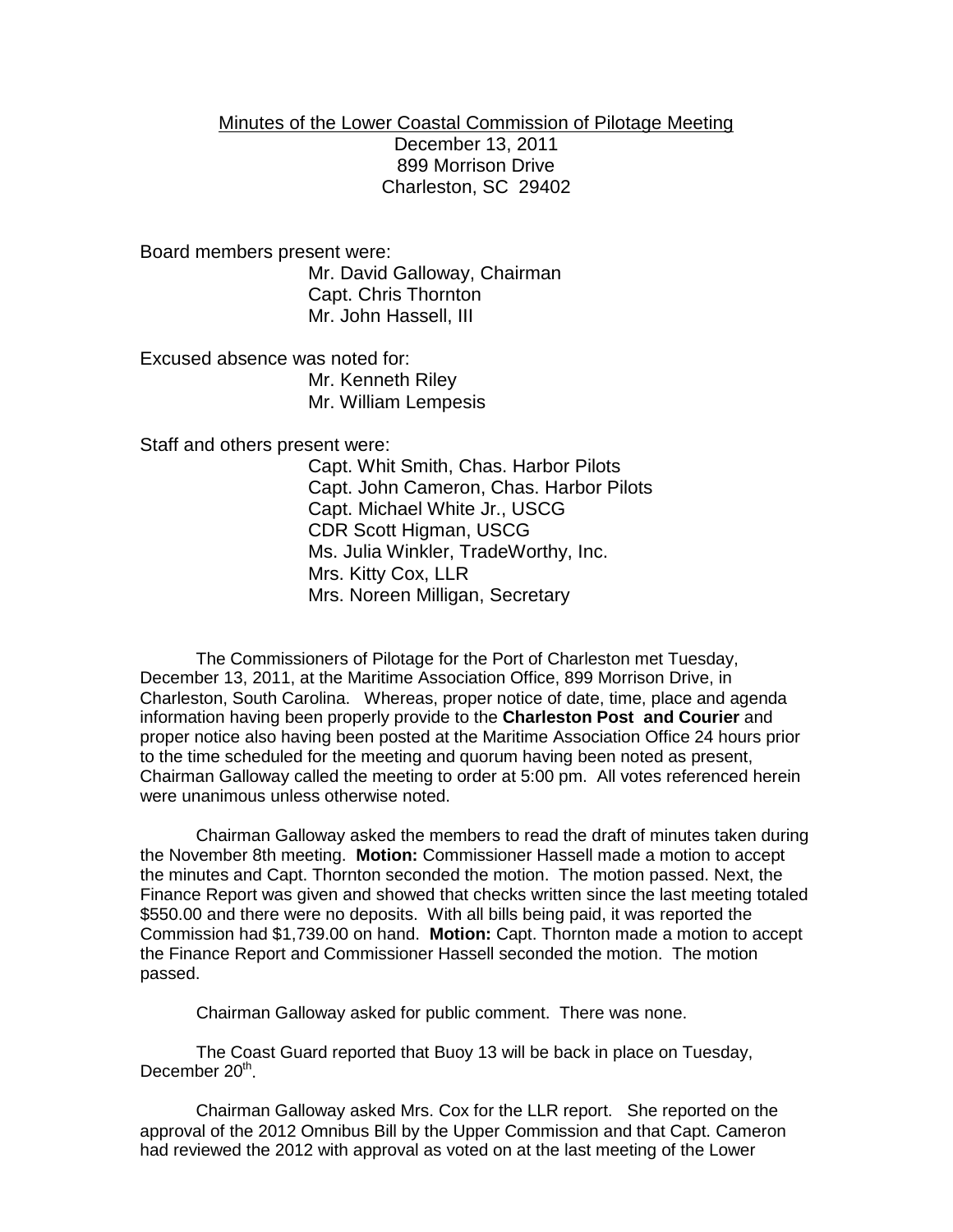Commission. Capt. Cameron's review proposed the following changes for the 2012 Omnibus Bill and review for the future:

- 1. Strike Article 2 with nothing to be retained
- 2. Clarification of Statute 54-15-120 & Reg. 136-032, regarding examination for apprentices. Recommend no changes
- 3. Clarification of statutory authorization of Reg. 136-080(d). Not Necessary
- 4. Clarification of Statute 54-156-100 and Reg. 136-012, regarding four year degree or third mate license as prerequisite. Recommend no change
- 5. Consideration of statute 54-15-190 regarding launch assets. Recommend
- 6. Consideration of Statute 136-717, Upper Coastal Area Apprenticeship; in that the apprenticeship period in the upper coastal area is proposed to change from one year to two years. Recommend consulting with the Upper Coastal Commission, to amend this proposal to allow a 1 year familiarization apprenticeship for registered full branch pilots in the lower coastal area to suffice.

Mrs. Cox reported the Legislature has set a date for a possible hearing on the Omnibus Bill regarding Pilotage for January 24, 2012 in Charleston, if needed. It was reported three (3) pilots are due for physical in December. It was reported Regulation 136-018 is up for automatic approval on March 19, 2012. Mrs. Cox informed the Commission that there is a Board Member Reference manual web-site that they can access.

There are no new updates on the Port of Jasper. Capt. Cameron will continue to keep the Commission informed.

NOAA responded to the letter from Governor Haley in reference to the Right Whale speeds. In the coming months NOAA will conduct various analyses regarding the conservation measures and will consider whether modifications are warranted. The Commission was pleased with their response.

It was reported there is a town hall meeting tonight at the Citadel on the Charleston Harbor Post 45 project. The meeting is from 6:00 pm to 8:00 pm. Chairman Galloway asked for everyone to try and attend this very important meeting.

There was no update on the air draft issue. This issue will be tabled until next the meeting when Commissioner Lempesis will be in attendance.

The repositioning of the cranes from CST to WWT discussion was tabled until next meeting when Commissioner Lempesis will be back to give an update.

Chairman Galloway asked if there was any new business to bring before the Commission. Capt. Cameron said that the NTSB sent out a letter to all governors in reference to fatigue management among harbor pilots. The NTSB would like a response from the states in 90 days, addressing the actions that have been taken or intend to be taken to implement their recommendations. As a consultant to the Commission, he recommends that the Commission embark on a study among Charleston Branch Pilots, with the intention of reporting back a summary of the statistical analysis at the January meeting. The report will include data to determine whether existing fatigue policy is sufficient or if changes need to be implemented. Capt. Cameron said he expects the analysis to take about 80 hours. It was reported the cost for the research should not exceed \$3,000.00. Chairman Galloway asked for a motion to proceed with the research. **Motion:** Commissioner Hassell made the motion to proceed with the research and Commissioner Thornton seconded it. The motion passed.